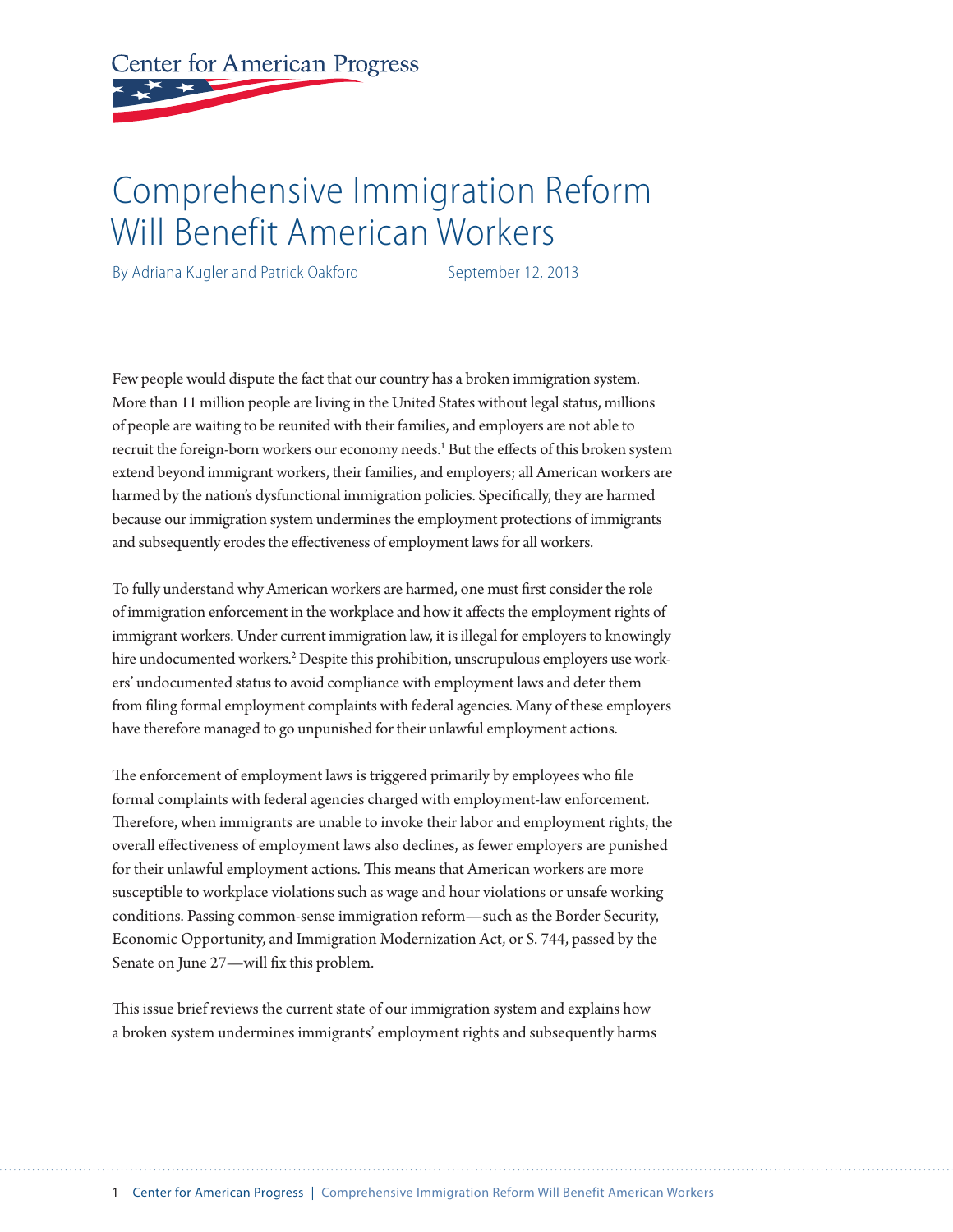American workers. The brief then highlights how immigration reform, which legalizes the undocumented population and fixes our immigration system, will strengthen immigrants' employment rights and in turn provide Americans with safer workplaces.

## Immigration enforcement in the workplace

The intersection of immigration and employment law in the modern era dates back to the Immigration Reform and Control Act of 1986, or IRCA. Prior to IRCA, the United States, like many other countries, relied on border security and deportations to deter and stop unlawful migration. When IRCA was enacted, our immigration policy shifted to include an enforcement strategy located at the point of hire. Congress thought that if undocumented immigrants could not secure employment, people would not migrate unlawfully to the United States.<sup>3</sup> One of IRCA's aims, therefore, was to eliminate economic opportunities for undocumented immigrants through the use of employer sanctions.

For the first time, all new hires had to demonstrate their authorization to work in the United States by producing documents such as a Social Security Card and driver's license and filling out the Employment Eligibility Verification Form I-9. This form certifies that the employer has reviewed a worker's personal documents that verify the worker's employment authorization. If U.S. Immigration and Customs Enforcement, or ICE, finds that an employer knowingly hired an undocumented immigrant, the employer will be subject to penalties such as fines and potential jail time. Including these provisions in IRCA was significant because it made the workplace an integral part of our country's immigration-enforcement scheme.

While employer sanctions seemed in theory to be a logical way to eliminate the incentives driving undocumented immigration, IRCA's provisions did little in practice to eliminate economic opportunities for undocumented immigrants, for a variety of reasons.

First, the employer sanctions were rarely enforced in the years immediately following IRCA, and employers were therefore only minimally deterred from hiring undocumented workers. Within the first decade following IRCA's passage, the number of employers audited each year peaked at 10,000 in 1990, and the number of employers fined each year never exceeded 1,000.<sup>4</sup> In the few cases where employers were fined for hiring undocumented workers, the punishments amounted to little more than a slap on the wrist.

Secondly, the way in which employer sanctions were crafted created an opportunity for employers to technically comply with IRCA while still hiring undocumented immigrants. As discussed above, employers are penalized if they "knowingly" hire an undocumented worker. But since employers are only required to confirm that documents appear "on their face" to be valid—and many documents can be forged—some employers who in good faith complete the I-9 form still end up unknowingly hiring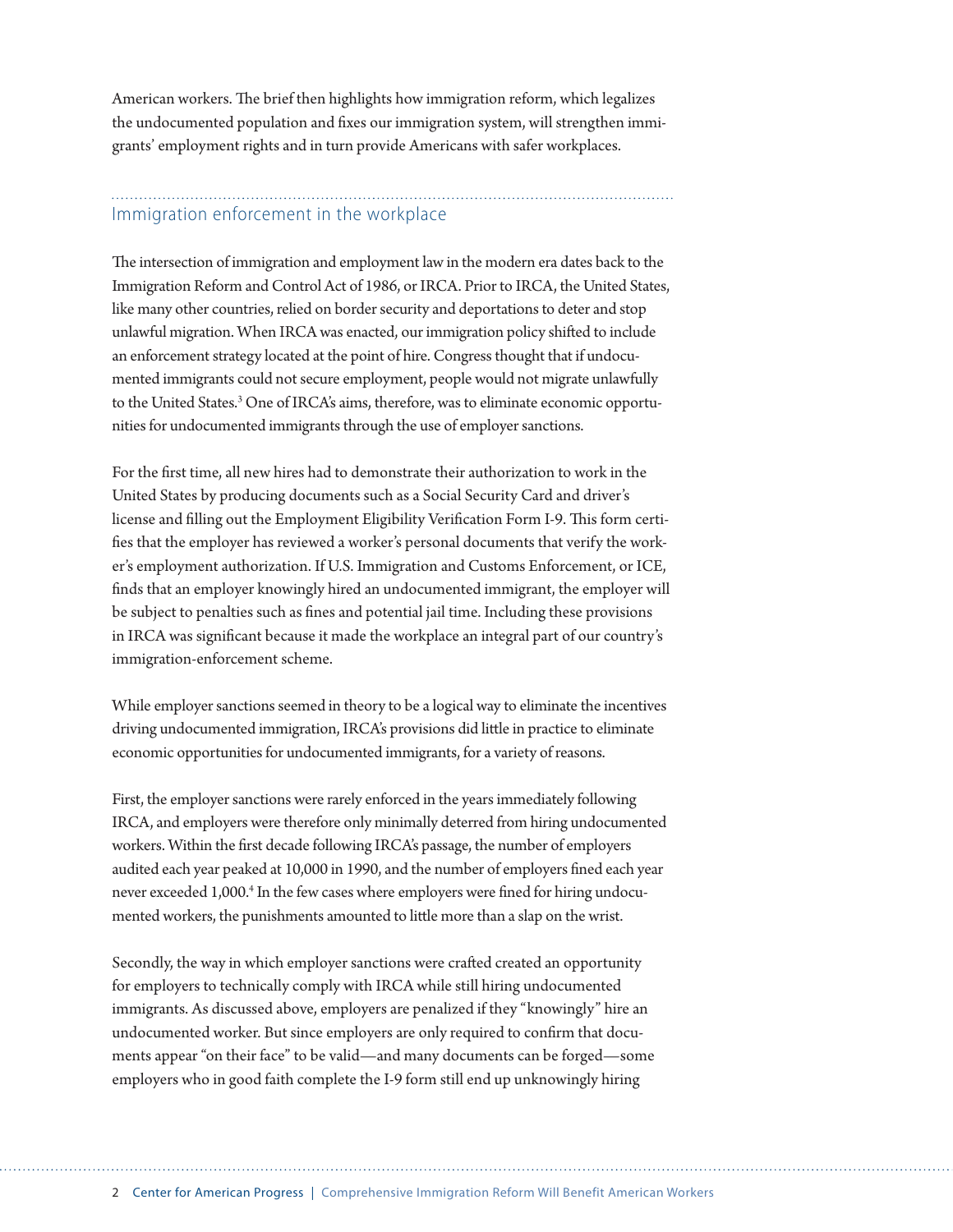undocumented workers. Other employers, though, take advantage of this problem and use it as an opportunity to avoid liability under IRCA by completing an I-9 form while knowing that they are hiring undocumented workers. This type of compliance in name only is perpetuated by the fact that many employers and industries rely heavily upon immigrant labor.

Finally, and most importantly, IRCA failed to deter undocumented migration because Congress failed to recognize that workplace enforcement on its own was not enough to halt undocumented migration into the country. For example, IRCA contained no provision for future worker visas. The law ignored the yawning gap between employer demands for workers and the ample supply of such workers in countries south of the United States. In short, it ignored the existence of an integrated, albeit unregulated, North American labor market. In the absence of any new means to enter the country legally, the push and pull of supply and demand led inevitably to more undocumented immigration in the decades following IRCA.

Nearly 30 years after IRCA's unsuccessful attempt to establish a realistic, effective immigration policy, it is little surprise that there are currently 8 million undocumented immigrants working in the United States, a figure that amounts to about 5 percent of the nation's workforce.<sup>5</sup> This large unauthorized population significantly hampers the effectiveness of our labor and employment laws and American workers.

## A broken immigration system hurts immigrants' employment protections

The nation's employment and labor laws extend to and protect all employees. Since a person's immigration status does not affect whether he or she is deemed an employee under these laws, workers are legally entitled to receive protection under labor and employment laws regardless of their immigration status.<sup>6</sup> As immigration enforcement has entered the workplace under IRCA, however, there has been an increasing gap between the labor and employment rights of undocumented workers on paper and their ability to execute those rights in the workplace.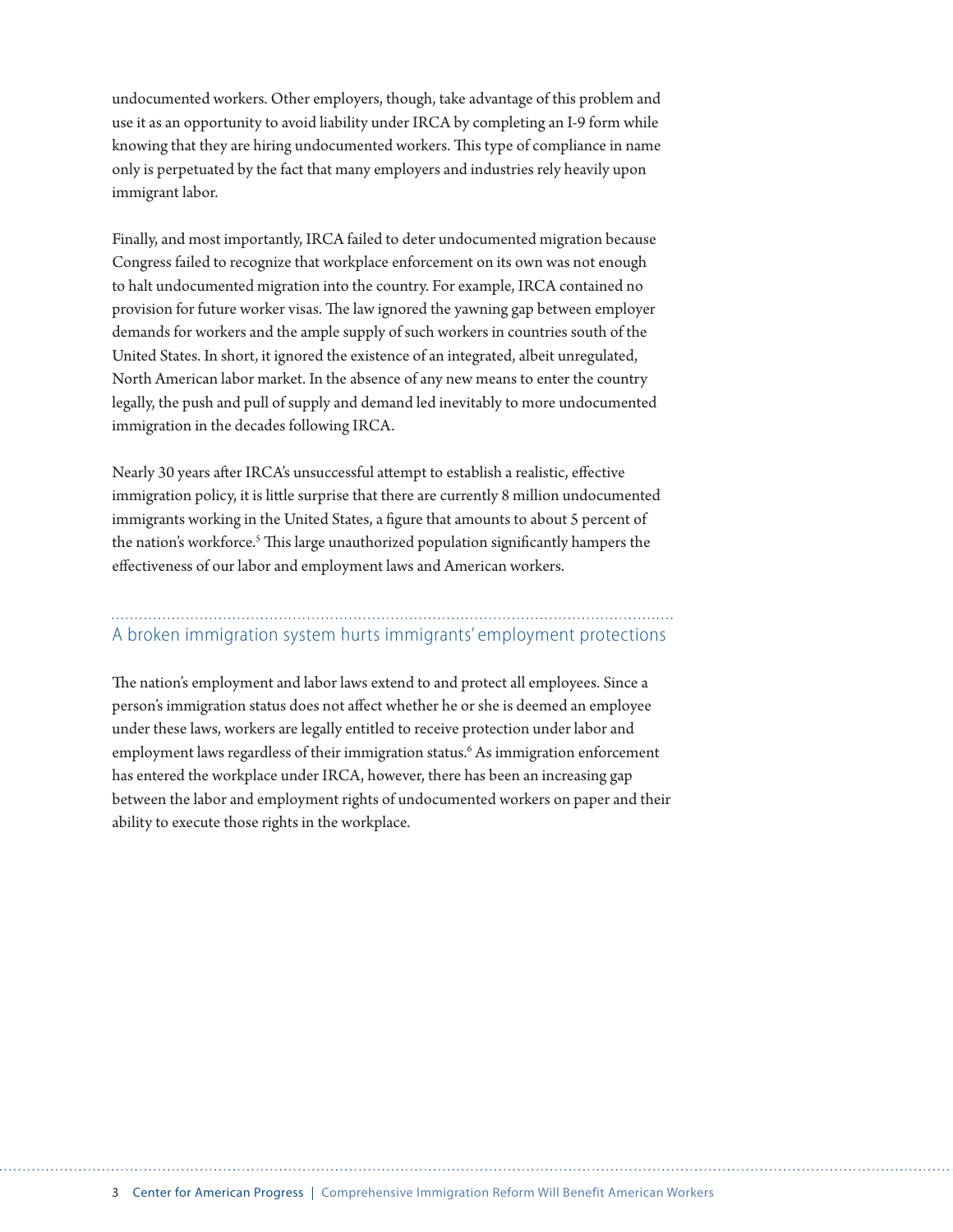### **The Supreme Court limited the employment protections of undocumented immigrants**

In the landmark *Hoffman Plastic Compounds Inc. v. NLRB* decision in 2002, the U.S. Supreme Court ruled that undocumented immigrants are not entitled to back pay and reinstatement under the National Labor Relations Act, or NLRA.<sup>7</sup> The Court argued that allowing undocumented immigrants to receive full remedies under the NLRA would undermine IRCA's objectives of eliminating undocumented employment and discouraging future undocumented immigration.<sup>8</sup>

Since this decision, some lower courts have made similar rulings regarding undocumented immigrants' rights under other employment laws, such as Title VII of the Civil Rights Act of 1964, which contains federal anti-discrimination provisions.<sup>9</sup> On the whole, however, courts and executive agencies that enforce employment laws, such as the Equal Employment Opportunity Commission, have narrowly interpreted the *Hoffman Plastic* decision and have not extended it to other labor and employment laws.10

#### Employer misuse of immigration-enforcement duties

As explained above, employers are required to check the work authorization of an employee at the time of his or her hiring. Unfortunately, some unscrupulous employers either use their immigration-related duties or trigger enforcement actions to:

- Deter immigrants from filing employment complaints
- Retaliate against immigrant workers who have exerted their labor and employment rights
- Stall or halt a proceeding after an investigation has begun

In one federal case, for example, an employer who had previously never abided by his I-9 form obligations only started requiring employees to fill out I-9 forms after a union organizing campaign began.11 The employer, citing compliance with IRCA, fired a majority of the workers—some documented, others undocumented—who were involved in the organizing campaign.12 Yet the employer only chose to fire those involved in the union campaign, even if other workers could not prove their work authorization. This case is a clear example of an employer wrongfully using his or her immigration-related duties to attempt to deter employees from invoking their labor-organizing rights.

In another reported federal case, an undocumented employee filed an employment complaint after experiencing wage and hour violations.<sup>13</sup> The employer told the employee that he would contact the Immigration and Naturalization Service, or INS the precursor to the Department of Homeland Security—if the employee did not drop the complaint. The employee refused, and the employer contacted INS, which took the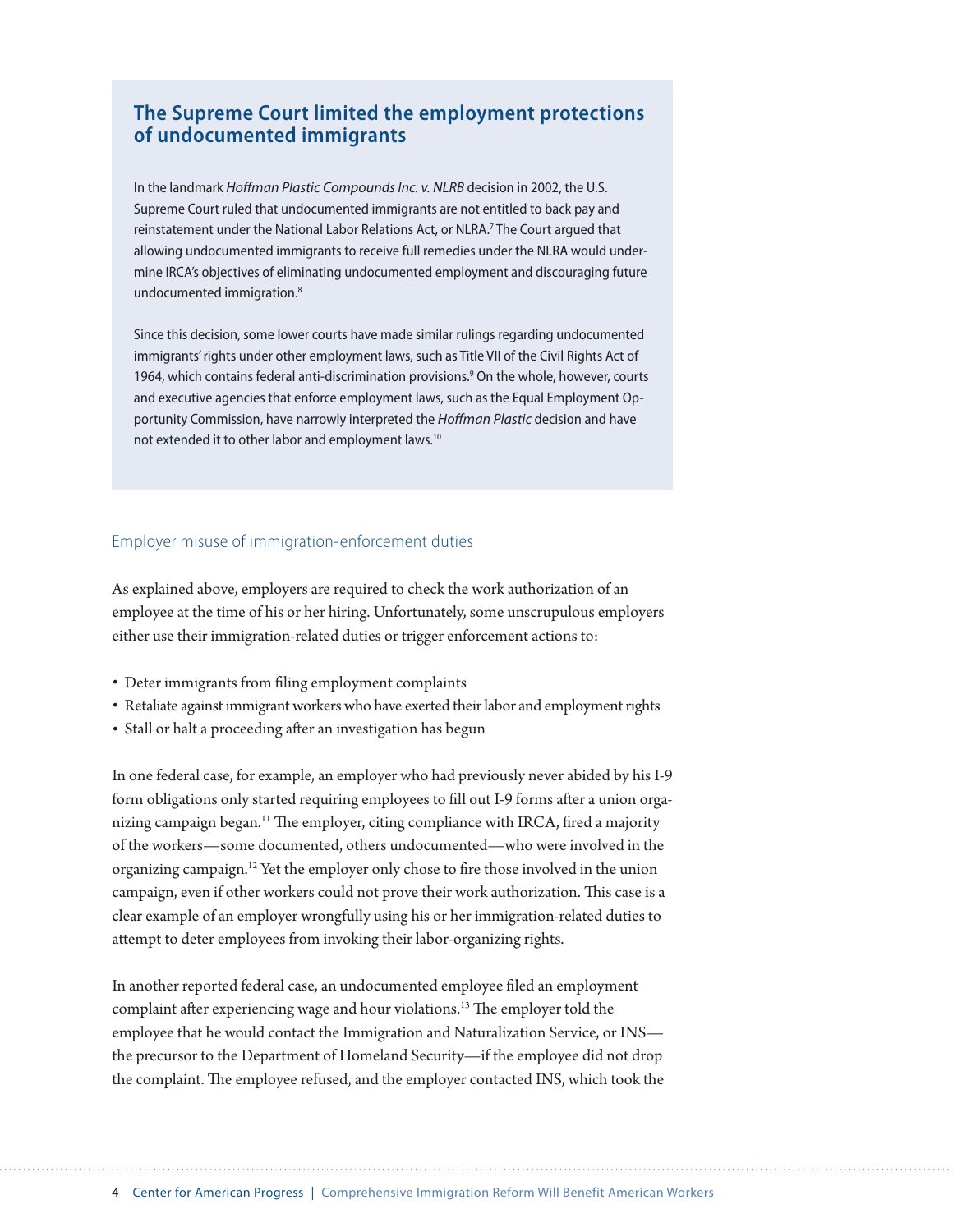employee into custody for almost 16 months.<sup>14</sup> In this case, the employer, while not required to call INS under IRCA, was able to use his knowledge of the employee's immigration status to retaliate against the employee for invoking his employment rights.

These two cases are by no means outliers. Employers regularly trigger immigrationenforcement actions as a means to chill immigrants' employment rights. One study that investigated the overlap between workplace immigration-related raids and labor inspections found that out of the 184 workplaces in New York City that ICE investigated over a 30-month period, 102 were also subject to employment-related investigations.15 This widespread overlap suggests that employers are using the presence of immigration enforcement as a means to escape liability under labor and employment laws. While it is unclear whether, in each of these cases, employers triggered the immigration investigations after labor investigations began or the investigations were simply a coincidental overlap, the takeaway is still the same: Employers are able to avoid employment-law liability.

In the United States, labor investigations, while usually trigged by a single employee, often rely upon other employees to prove that an employer is guilty of unlawful employment actions. Thus, if employers can create an environment in which employees fear deportation, the employees may be less likely to cooperate with labor investigations, and the employer can potentially avoid liability under employment laws—even if a complaint has already been filed.

To be sure, the National Labor Relations Board, or NLRB, and many courts have ruled that it is unlawful for employers to use or go beyond their immigration-related duties to retaliate against employees who invoke their employment rights. Given that it takes a long time to adjudicate a retaliation claim, however, an employer may still successfully undermine employees' labor and employment rights, despite eventually being punished for their retaliation. An employer can, for example, successfully dissuade employees from joining a union organizing campaign by illegally threatening to call ICE, long before the employer is punished or ordered to stop making such threats. In many ways, the penalty for engaging in retaliatory actions is simply the cost to an employer of avoiding a more undesirable employment outcome, such as a unionized workplace.

Over the past few years, the Departments of Labor and Homeland Security have recognized this strategy and taken measures to lessen the negative consequences of our immigration system on the effectiveness of labor and employment laws. In 2011, the two departments renewed a Memorandum of Understanding, or MOU, regarding immigration- and employment-enforcement activities in the workplace.<sup>16</sup> One aim of the MOU, for example, is to limit ICE investigations in the workplace when a labor dispute is ongoing. This MOU, however, is not a complete solution to the underlying problem. It is simply one way to mitigate the impact of a broken immigration system on our labor and employment laws. The problems that arise from a broken system can only be fully rectified when the system itself is fixed.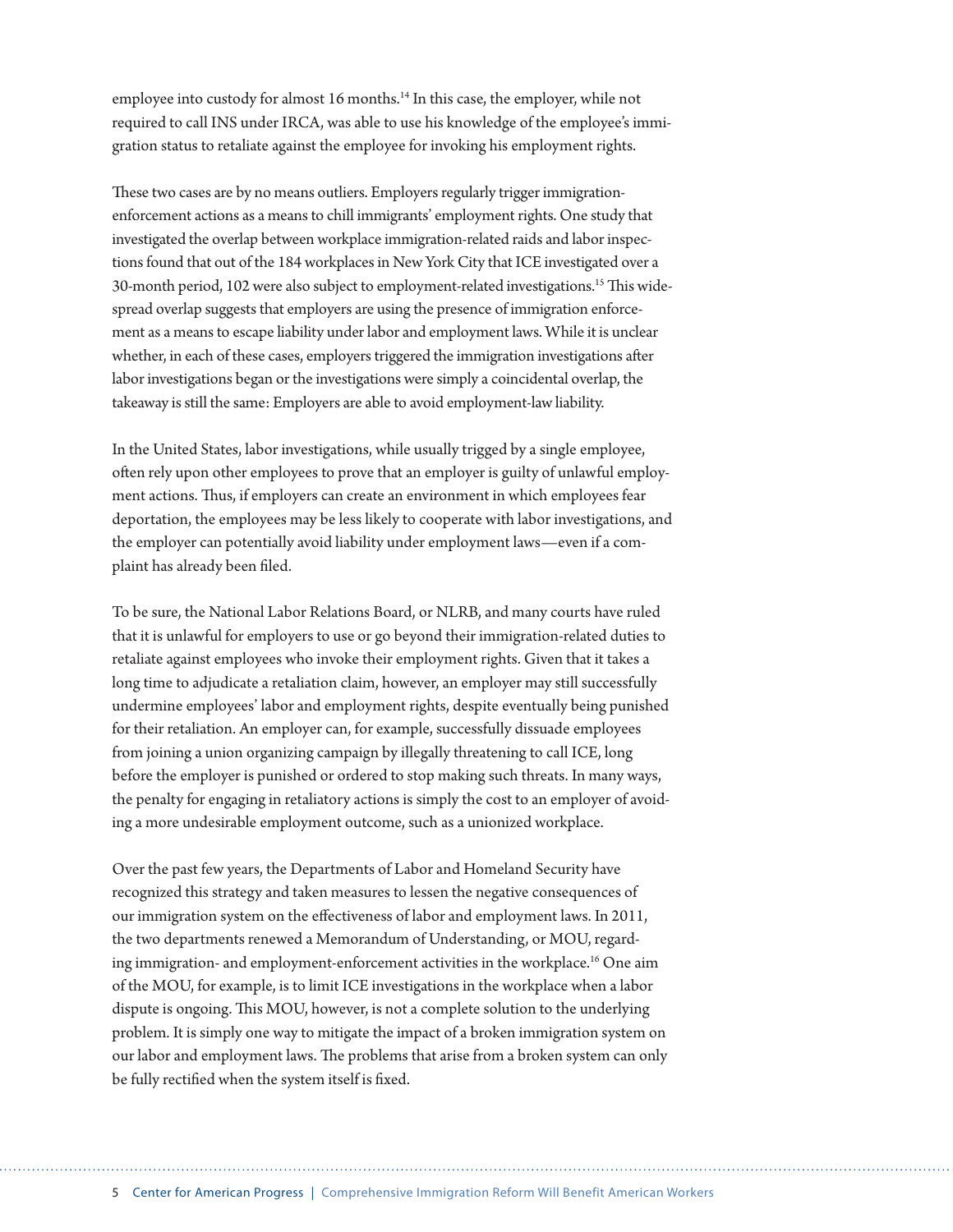#### Fear of deportation keeps workers from reporting claims

Bad-apple employers who knowingly use immigration-related duties to exploit workers represent the most extreme way in which aspects of our immigration system can undermine workers' employment rights. But the immigration system at large also has negative consequences for immigrant workers. Some immigrant employees who are not directly threatened with immigration-related retaliation by their employers, for example, are still hesitant to bring forth employment-related complaints because of the chilling effect our immigration system has had on them.

Research has found that even when undocumented immigrants are aware of their labor and employment rights, they rarely step up and file employment complaints against their employers, out of fear that engaging with the government—even in a nonimmigration-related context—will lead to their deportation.<sup>17</sup> Similarly, even immigrants with legal status may fear invoking their labor and employment rights because of how it will affect their co-workers, family members, or friends who are undocumented. One court noted that when employers use immigration-related duties to subvert labor- and employment-law effectiveness, "even documented workers may be chilled ... [they] ... may fear that their immigration status would be changed, or that their status would reveal the immigration problem of their family or friends."18

Given how our immigration system has damaged immigrants' ability to protect themselves from employment violations, it is not surprising that undocumented immigrants are some of the most exploited workers in our economy. A 2010 National Employment Law Project, or NELP, study of low-wage industries in major U.S. cities found that undocumented immigrants were nearly twice as likely to experience minimum-wage violations than legal immigrant workers.<sup>19</sup> Specifically, NELP found in its study that 29 percent of undocumented male workers and 47 percent of undocumented female workers experienced minimum-wage violations, compared to 17 percent and 18 percent of native-born male and female workers, respectively.20 These findings are noteworthy because they highlight significant labor-protection gaps connected to immigration status and gender, meaning that undocumented women are some of the most exploited workers in our labor market.

## Immigrants' lack of employment protections hurts all American workers

The employment rights of immigrant workers are most directly undermined by our broken immigration system. But the weak employment protections afforded to immigrants have serious implications for the effectiveness of our employment laws and all American workers.

In the United States, the enforcement of employment laws hinges on individual employees bringing formal claims against unscrupulous employers. An investigation or lawsuit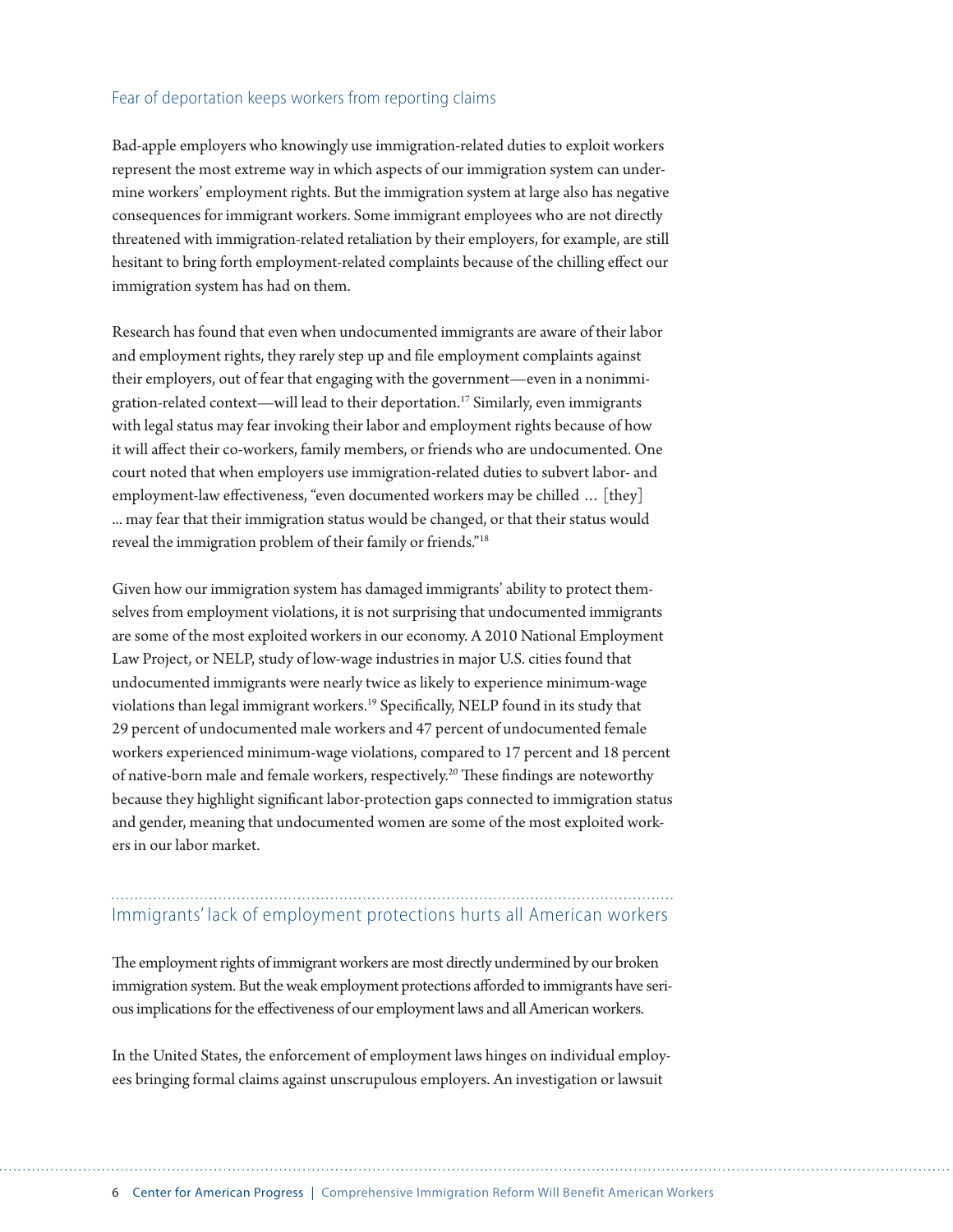against an employer is most-often triggered by an individual employee making a formal complaint with a federal agency charged with enforcing labor and employment laws. Thus, it is only through employees invoking their right to file claims that employers are punished for their unlawful actions and other employers are possibly deterred from engaging in similar behavior.

Given this system of enforcing labor and employment laws, it is not enough to simply declare that all workers are covered under labor and employment laws. The workers covered by these laws need to be able to assert their rights in order for employment laws to be effective at securing safe and fair working conditions. Immigrants' inability to invoke their rights results in weakened employment protections for all American workers—and in some instances, means that American workers are subject to violations of minimumwage and overtime protections, wage theft, and other forms of employment violations, such as unsafe working conditions.

In New York City, for example, many workers in the retail industry—specifically, in lowend discount stores—are immigrants who lack legal status. A 2007 study by the Brennan Center for Justice at New York University School of Law of low-wage workers in New York City found that retail workers faced pervasive workplace violations, including discrimination based on immigration status and immigration-related retaliation. These employment violations against immigrants have consequences for other American workers in the industry, evidenced by the fact that the typical hourly wage for all workers in low-end discount stores is at most \$6.00. What's more, workers are rarely if ever paid overtime, despite working more than 50 hours a week.<sup>21</sup> This story is not unique to the retail industry or to New York City. All across America, employers are able to take advantage of U.S. workers by using our immigration system to exploit immigrant and undocumented workers. Moreover, given that many of the workers in these industries are immigrants, no matter how hard American workers try to lodge complaints against their employers, the widespread exploitation of undocumented workers will still result in poor wage and working conditions for the industry as a whole. This research supports the view that it is the broken immigration system, not the immigrants themselves, which leads to unlawful employment practices.

## S. 744 improves employment protections

The Senate-passed immigration reform bill would go a long way toward ameliorating many of the issues facing immigrant and native-born workers when it comes to the broken immigration system. The most significant change is the pathway to earned citizenship for unauthorized immigrants, which would provide these workers the ability to secure legal status and remove the threat of immigration action by an unscrupulous employer. Other improvements include: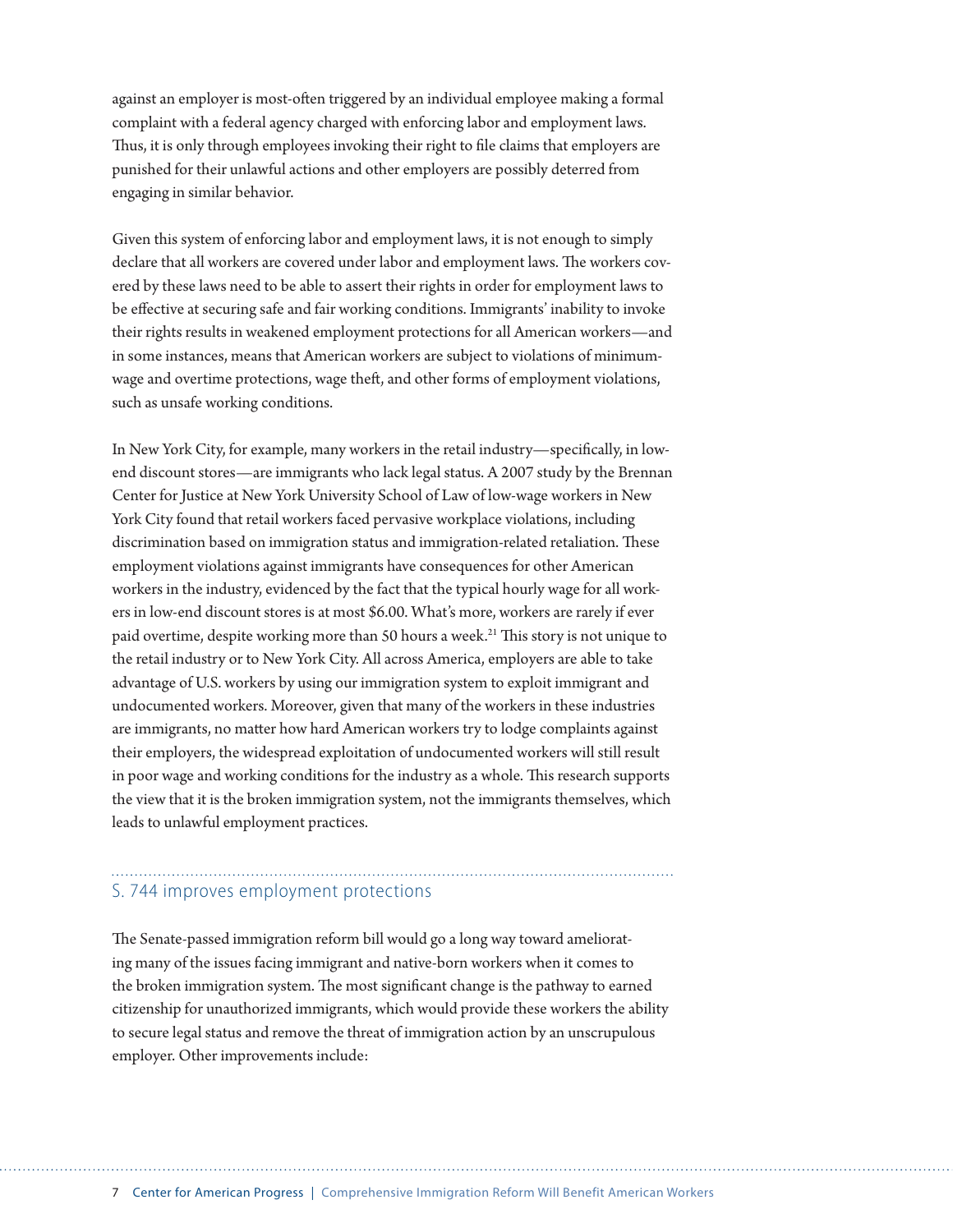- Diminishing employers' role in determining whether an employee is authorized to work
- Creating safeguards so that employees cannot be wrongfully terminated due to errors in E-Verify, the government's electronic employment-verification system
- Barring employers who have a history of worker exploitation from hiring vulnerable immigrant workers
- Improving the labor-market mobility of immigrant workers

#### Legalization

An earned pathway to legal status and citizenship would diminish exploitation by eliminating employers' ability to leverage a worker's undocumented status against them. Workers subject to unlawful employment conditions will be more likely to step forward after legalization and lodge complaints, given that they can receive the full set of remedies and will no longer be chilled by a fear of deportation.

Moreover, S. 744 utilizes a variety of tactics—from border security to improved employer-sanction provisions—to eliminate future undocumented immigration. One key component of achieving this goal is the elimination of any incentive employers have to hire undocumented workers. As discussed earlier, the *Hoffman Plastic* decision effectively inoculated some bad-faith employers from exploiting undocumented workers. The Senate bill tackles this perverse incentive by legislatively overturning the *Hoffman Plastic* decision. S. 744 would extend back pay and other employment remedies except reinstatement—to undocumented workers. By requiring equal treatment under employment laws, S. 744 will not only improve working conditions for all Americans, but it will also deter future undocumented immigration by removing an incentive for unscrupulous employers to employ unauthorized workers.

#### E-Verify

Another major component of S. 744 is the implementation of E-Verify. This electronic verification system, operated by the government, minimizes employers' role in assessing whether an employee is authorized to work. Because E-Verify will be mandatory for all businesses, bad-apple employers will no longer be able to intentionally hire undocumented workers and then threaten to use the employment-verification system as a means of intimidation. In short, under E-Verify, employers will be less likely to leverage immigration status against employees as a means to avoid compliance with employment laws.

To be sure, some employers will deliberately continue to employ unauthorized workers by staying off the grid. But those business owners, when exposed, will no longer be able to hide behind the veil of partial I-9 compliance and ambiguous requirements that enables employers to game the system today. If they are not running their new hires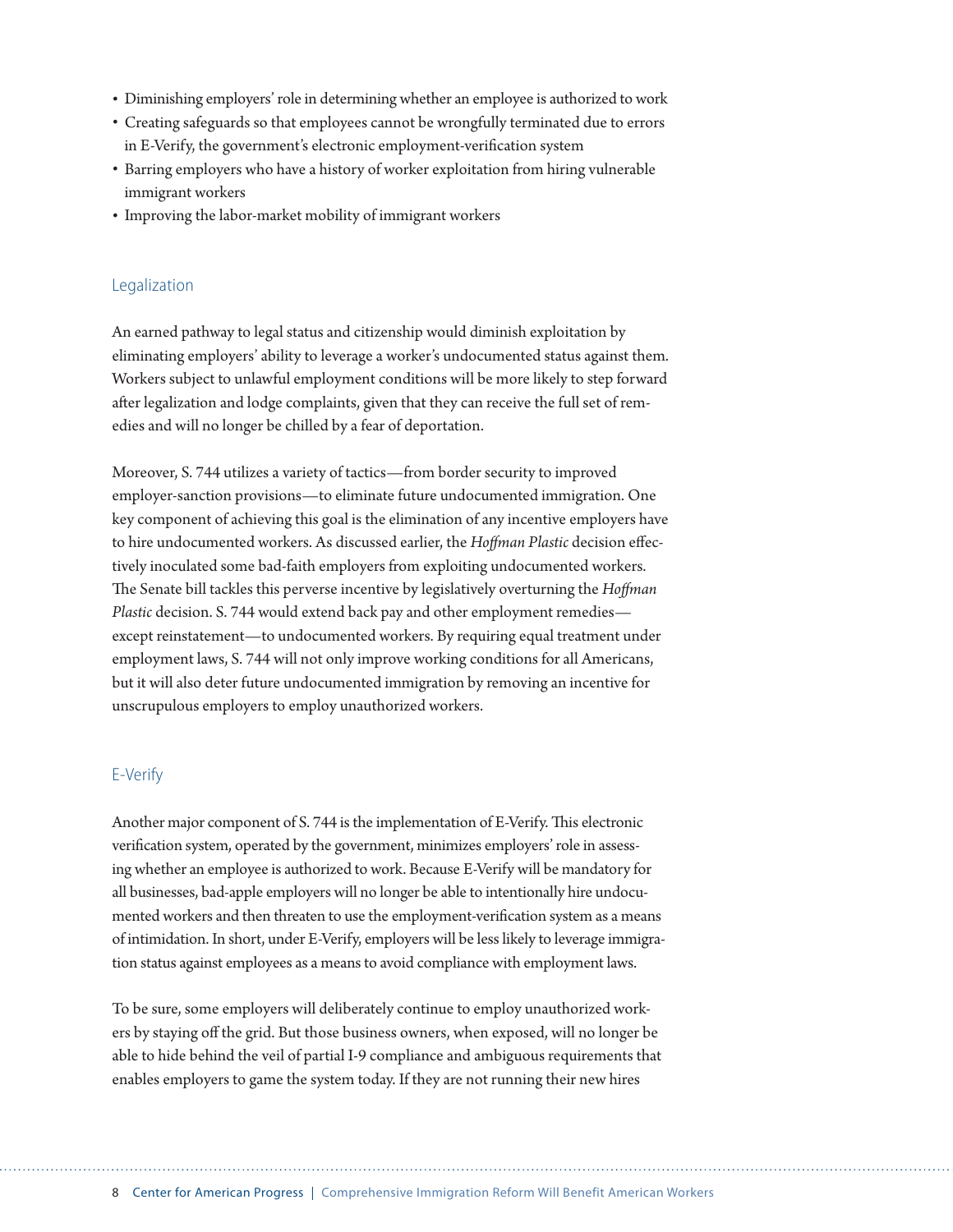through E-Verify, they will be held accountable for deliberately violating the immigration laws and face steep civil or criminal sanctions. This change, over time, will create a strong compliance incentive.

After employer-sanction laws were enacted in 1986, various reports—including a study by the nonpartisan General Accounting Office, now known as the Government Accountability Office—found that employers' duty to determine who is authorized to work led to many instances of outright discrimination.<sup>22</sup> As discussed, under IRCA, employers can be fined for knowingly hiring an undocumented immigrant. The GAO findings suggest that some employers, to preemptively avoid any possible liability under IRCA, used race as a heuristic when determining the work eligibility of employees—by simply refusing to hire anyone with a Latino-sounding last name, for example—instead of examining the Social Security cards, driver's licenses, or other documents presented by employees.<sup>23</sup> Shifting to an electronic verification system may significantly decrease the likelihood of employers discriminating against applicants on the basis of race or national origin.24

E-Verify is not completely accurate, however, and can occasionally result in employees being wrongly identified as ineligible for work. This has serious implications for Americans trying to secure employment. It is estimated that up to 3.5 million workers would have to visit the Social Security Administration to fix errors in the administration's database, which E-Verify will use.<sup>25</sup> But unlike previous attempts to implement E-Verify, S. 744 has put in place safeguards to protect workers from the system's inaccuracy. Under S. 744, for example, it would be unlawful for employers to fire someone before they receive a final nonconfirmation notice through E-Verify and an employee has exhausted all available appeal processes. The Senate bill also makes it unlawful for employers to utilize E-Verify as a prescreening tool during the application process.<sup>26</sup>

#### Stronger protections for visa workers

One of the arguments that opponents of the Senate bill often cited was that immigrant workers on temporary visas would harm employment opportunities for American workers.27 While research shows that this is not the case, S. 744 nonetheless contains numerous safeguards to ensure that employers are not motivated to hire foreign workers out of a desire to exploit them or pay them less than they could an American worker.<sup>28</sup> That is, S. 744 makes sure that employers do not sidestep employment laws while hiring visa workers.

But similar to undocumented immigrants who fear filing claims because of the possibility of immigration-related retaliation, temporary workers who are beholden to their employer for their immigration status may be dissuaded from filing employment complaints. Some employers who have utilized temporary-worker programs, such as the H-2B visa for lesser-skilled nonagricultural workers, have treated their visa workers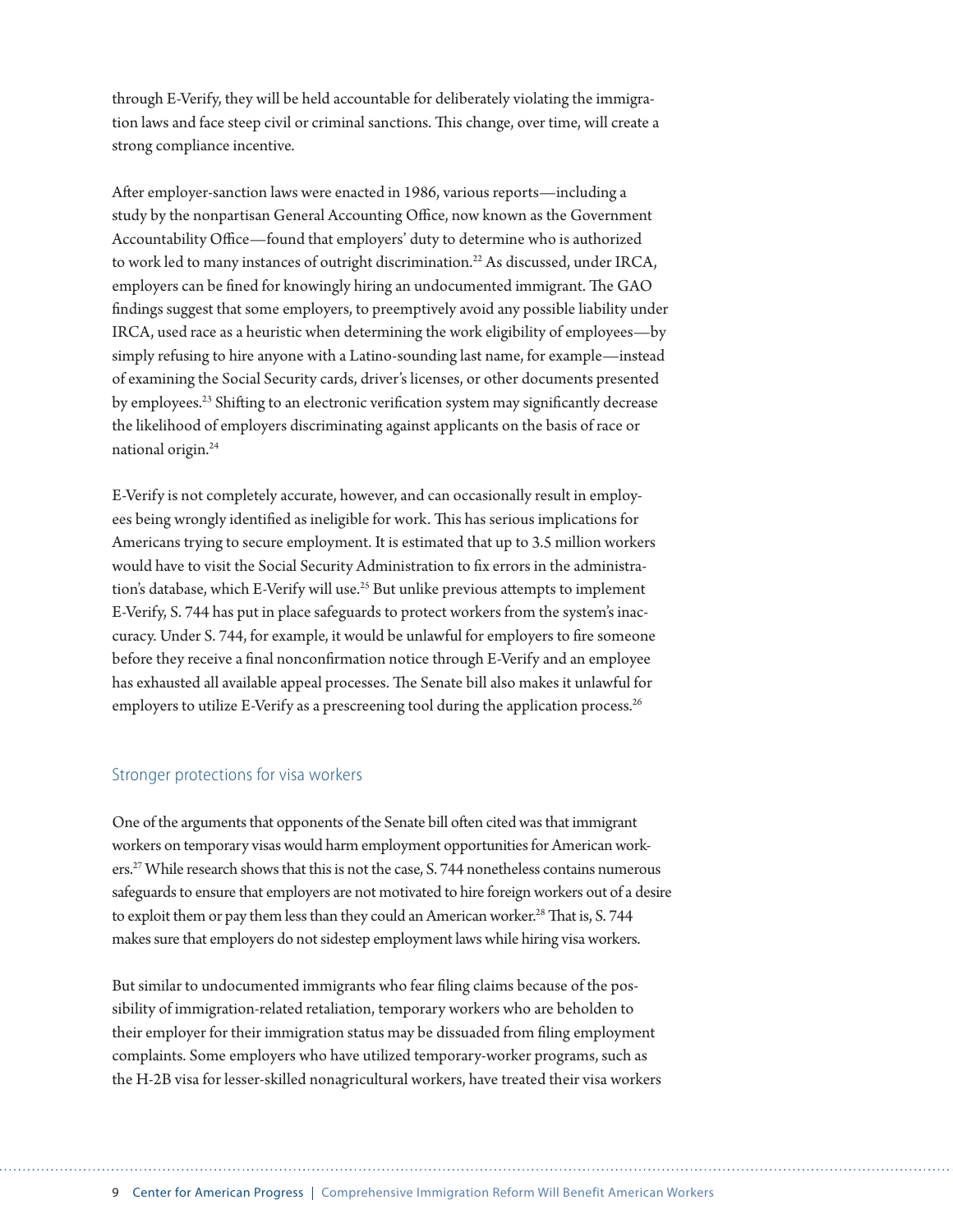poorly and in violation of the law as a way to cut down on business costs. The Southern Poverty Law Center, for example, found that despite H-2B workers having a contractual right to earn a prevailing hourly wage between \$7.30 and \$12.00, most H-2B workers are unlawfully underpaid as a result of "complicated piece-rate pay schemes, underreporting of hours, failure to pay overtime, and making unlawful deductions from work."29

The Senate bill includes provisions that help ensure that employment and contract rights of visa workers are upheld. If employers have violated employment laws in the past two years, for example, they are not eligible to apply for the labor certification that allows them to hire temporary-visa workers. This requirement is important because it ensures that employers who have violated employment laws are not authorized to hire more vulnerable temporary workers. Employers who rely on such workers will have a strong incentive to comply with all employment laws.

#### Improved labor-market mobility

The ability to move freely throughout the labor market is a right most Americans take for granted. But a worker's right to leave a job and find alternative employment creates an incentive for employers to treat employees fairly. That is, if an employer knows that an employee can seek employment elsewhere if they are mistreated, then the employer will be less likely to engage in this behavior in the first place. Thus, improving immigrants' labor-market mobility will reduce immigrant exploitation. This indirectly affects American workers because as the number of unlawful employment actions taken against immigrants declines, a culture of employment-law compliance may be created that will ripple throughout many industries in the United States.

Under the Senate bill, contract agricultural workers are provided with semi-labormarket portability. Workers who either serve until the end of their contract or until the employment relationship is mutually ended will be able to take another job—as long as it is within the agricultural industry and with a certified employer. Labor-market mobility is a small but significant step toward securing better working conditions for these agricultural workers, given that they are not protected by many of the basic employment laws in our country.30

Similarly, the creation of the "W" visa, which allows immigrants to work in nonagricultural, nonseasonal lower-skilled positions, also provides semi-labor-market portability. Like a contract agricultural worker, those in the United States on a W visa will be able to move freely between registered employers with registered available positions. More importantly, a W-visa holder will be able to apply for legal permanent residency through a new merit-based system. This would ultimately provide the former W-visa worker with full labor-market mobility.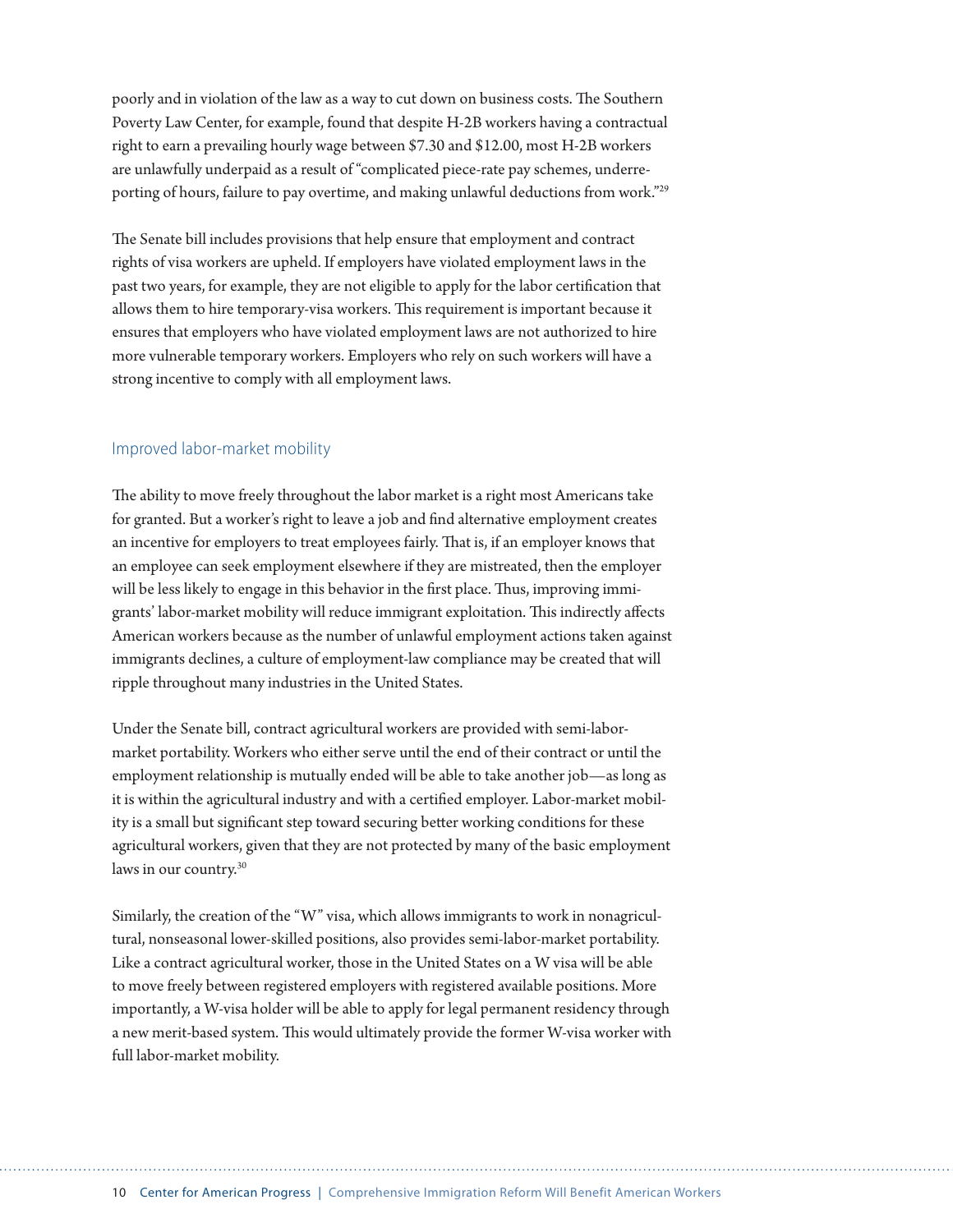### Conclusion

The detrimental effect our current immigration system has on American workers is a problem that is not often talked about, but workers all across America see it each day. Currently, our broken immigration system creates an opportunity for some employers to use the immigration status of workers to undermine their employment protections. This has serious implications for all workers in America. Our employment laws are strongest when all employees protected under them are able to invoke their rights when faced with workplace violations. A broken immigration system that stifles immigrants' employment rights ultimately undermines the workplace safety of all American workers.

By correcting our immigration system's negative employment consequences, the Senate immigration bill—or similar reforms—would help protect American workers' wages and ensure a safe and fair workplace. As the House of Representatives returns from recess, it should remember that taking up immigration reform will help not only more than 11 million aspiring Americans, employers across America, and the millions of families who are currently separated from their loved ones, but it will also help American workers as a whole.

*Adriana Kugler is a Senior Fellow at the Center for American Progress and a full professor of public policy at Georgetown University. Patrick Oakford is a Research Assistant with the Economic and Immigration Policy teams at the Center.* 

*The authors would like to thank Angela Kelley, Marshall Fitz, Philip E. Wolgin, and Ann Garcia for their helpful comments and suggestions.*